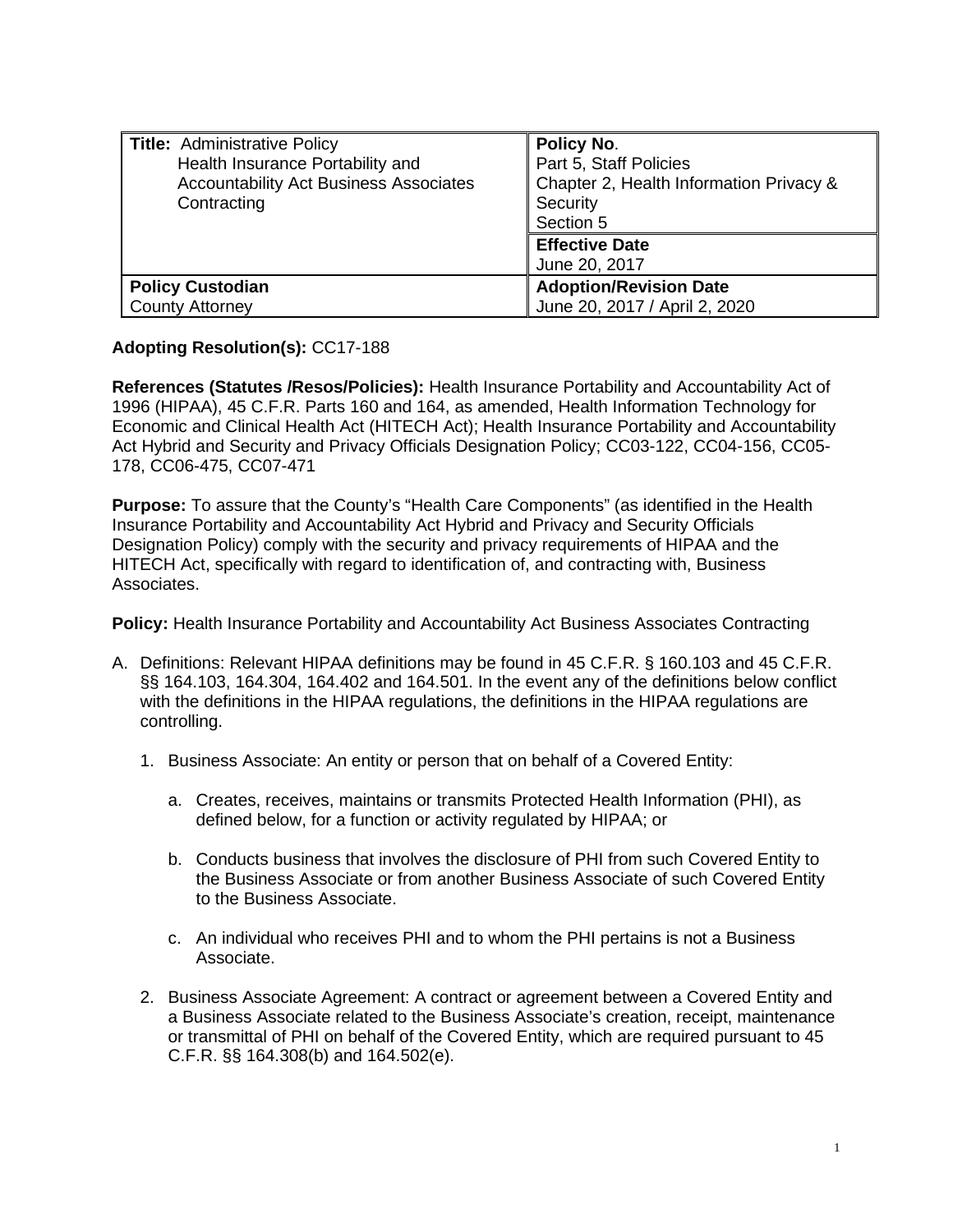- 3. Covered Entity: A health plan, a health care clearinghouse, or a health care provider who transmits any health information in electronic form in connection with a transaction covered by HIPAA.
- 4. Hybrid Entity: A single legal entity that has designated itself as a Hybrid Entity because it is a Covered Entity that conducts business activities that include both covered and noncovered functions and has separate departments, offices, divisions, or employment units that would meet the definition of a Covered Entity or Business Associate if it were a separate legal entity (each a "Health Care Component").
- 5. Protected Health Information (PHI): Individually identifiable health information that relates to the individual's past, present, or future physical or mental health, provision of health care, or payment for the provision of health care.
- B. Business Associate Agreements and Other Arrangements (45 C.F.R. §§ 164.308 and 164.502)
	- 1. As a Hybrid Entity (see the Health Insurance Portability and Accountability Act Hybrid and Security and Privacy Officials Designation Policy), the Health Care Components of the county are obligated to ensure the confidentiality, integrity and availability of all electronic PHI those Health Care Components create, receive, maintain, or transmit. In addition, when using or disclosing PHI or when requesting PHI from another Covered Entity or Business Associate, those Health Care Components must make reasonable efforts to limit use or disclosure of PHI to the minimum necessary to accomplish the intended purpose of the use, disclosure or request.

The County's Health Care Components may permit a Business Associate to create, receive, maintain or transmit PHI on the Health Care Component's behalf only if the Health Care Component obtains satisfactory assurances, in accordance with 45 C.F.R. §§ 164.314(a) or 164.504(e), as applicable, that the Business Associate will appropriately safeguard the information. The Health Care Component shall document the satisfactory assurances through a Business Associate Agreement with the Business Associate.

- 2. Business Associate Agreements shall comply with all required federal, state, and local laws, rules, and regulations. All Business Associate Agreements, except those for Jefferson County Public Health, must be approved by the County Attorney's Office prior to execution.
- 3. In the event a County Health Care Component does not have the authority to enter into a Business Associate Agreement, the county will do so on behalf of the Health Care Component.
- 4. A Business Associate Agreement is not required in the following instances:
	- a. For the transmission of PHI by the county to a health care provider concerning the treatment of the individual to whom the PHI pertains.
	- b. For the transmission of PHI by a county group health plan (or by a health insurance issuer or HMO with respect to a group health plan) to a plan sponsor, to the extent that the requirements of 45 C.F.R. §164.504(f) apply and are met.